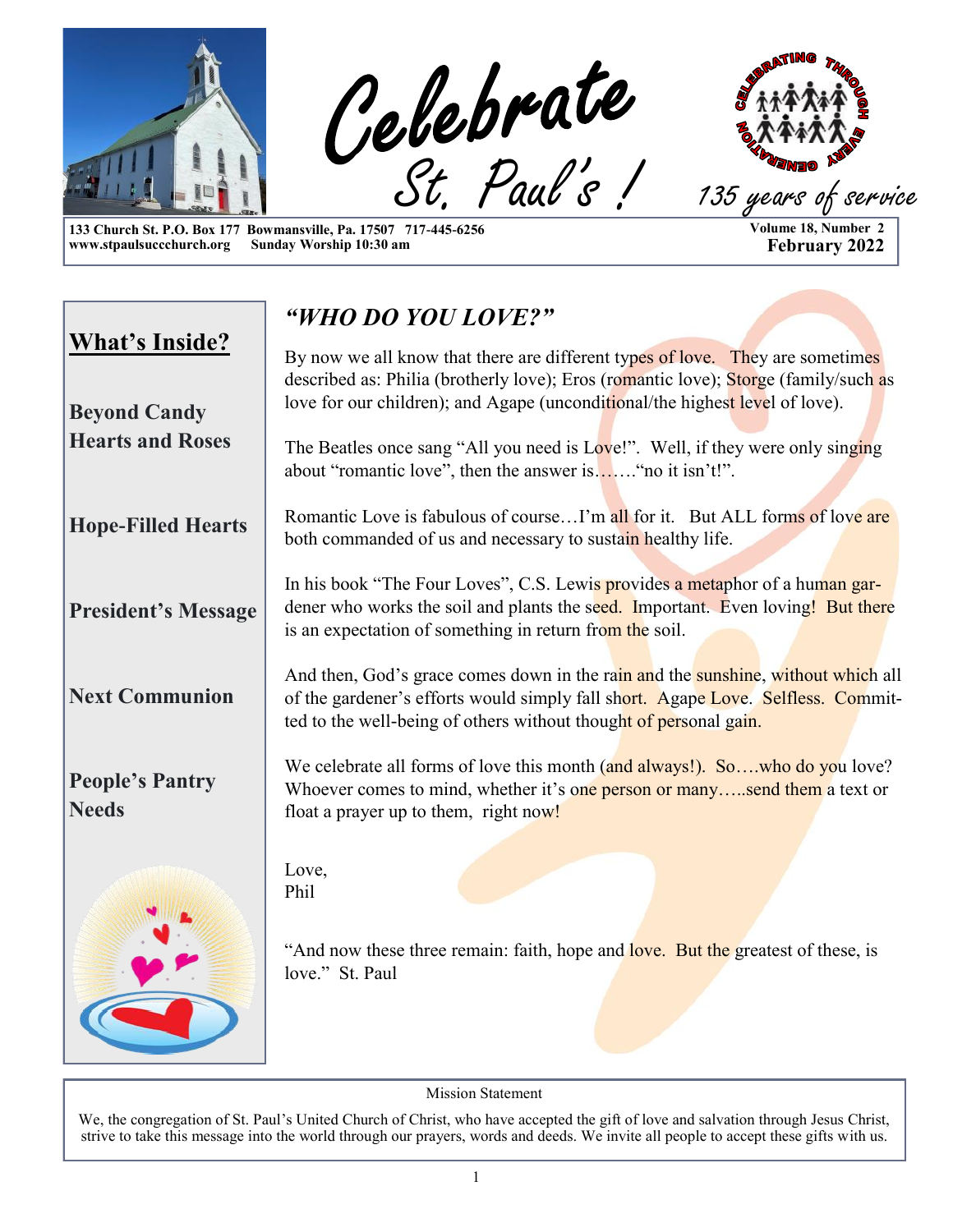#### *Beyond Candy Hearts and Roses*

The first half of February seems dominated by pink and red, cards and candy. But people not in a loving romantic relationship can sometimes feel left out of the festivities. Of course, all people need love — and certainly love is not limited to the romantic kind. Author Leo Buscaglia, who became known as "Dr. Love" for writing about the topic, said, "Too often we underestimate the power of a touch, a smile, a kind word, a listen-



ing ear, an honest compliment or the smallest act of caring, all of which have the potential to turn a life around."

Jesus taught that loving one another is second only in importance to loving God (Matthew 22:37-40), and that when we love one another, God lives in us (1 John 4:12). There are so many ways to do that beyond candy hearts and roses! But Valentine's Day is as good a reminder as any.

#### *Hope-Filled Hearts*

When Bowen Hammitt was born with essentially half a heart, the odds were stacked against him. But after three surgeries and numerous setbacks, Bowen is now an active 11-year-old who raises awareness about congenital heart disease. He's also a budding Christian musician, following in the footsteps of his dad, Matt (formerly with Sanctus Real). The Hammitts use Bowen's story to offer hope amid adversity — "a message the world really needs right now." The documentary *Bowen's* 



*Bowen Hammitt with Dad Matt*

*Heart* features this tagline: "Is it worth giving your heart to something that can break it?" Absolutely, say his loved ones, who describe Bowen and his life as incredible blessings from God.

For Matt Hammitt, Proverbs 13:12 is now a favorite Bible verse. "Hope deferred makes the heart sick," it reads, "but a longing fulfilled is a tree of life" (NIV).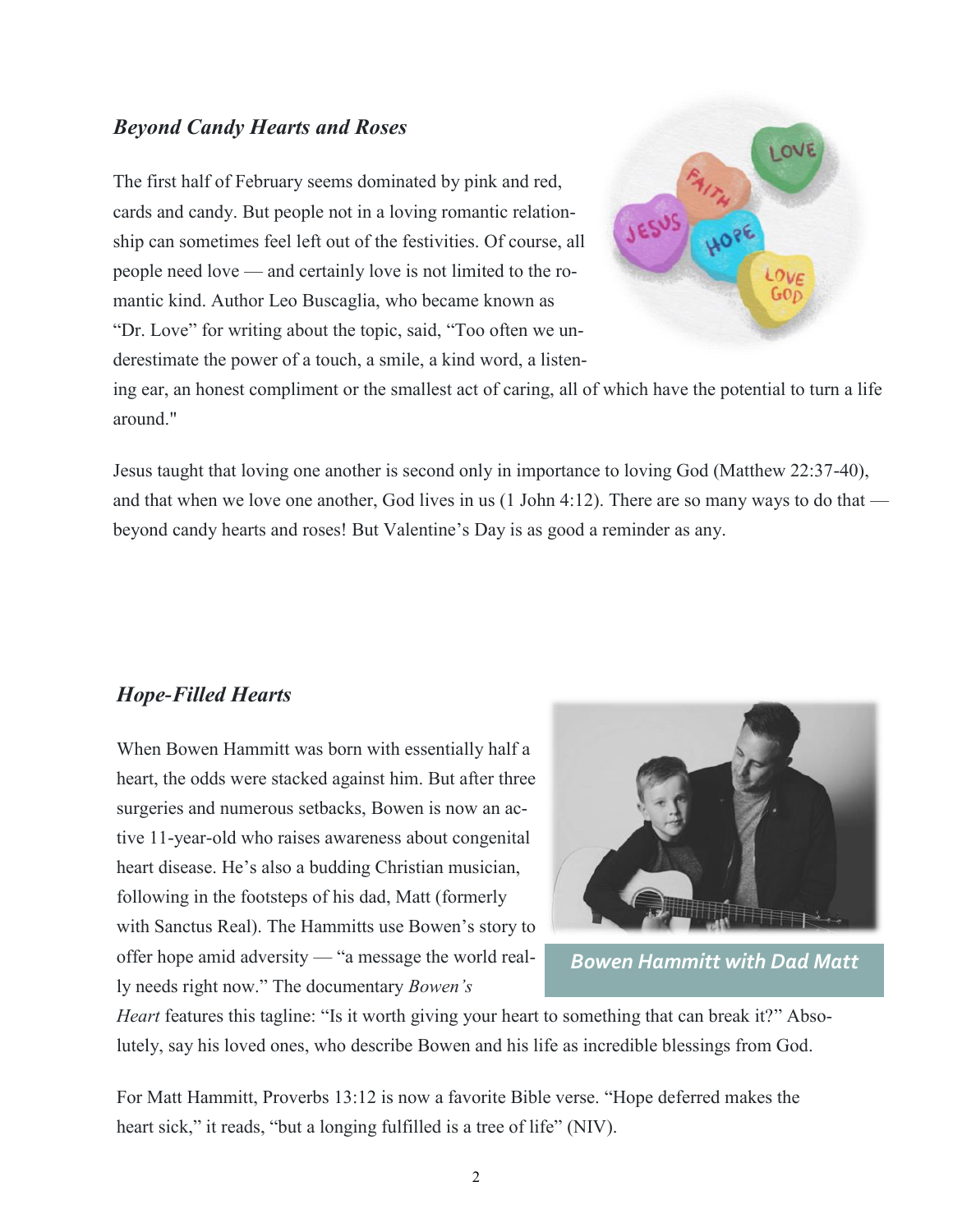#### **Looking Ahead**

| February 14 | Valentine's Day              |
|-------------|------------------------------|
| February 21 | President's Day              |
| February 27 | Transfiguration/Communion    |
|             |                              |
| March 2     | Ash Wednesday                |
| March 6     | 1st Sunday in Lent           |
| March 13    | Daylight Savings Time Begins |
| March 17    | St. Patrick's Day            |
| March 27    | <b>OGHS Offering</b>         |

#### **Consistory Update**



First off, I want to acknowledge the great job Dee and Phil do visiting our homebound members. Phil tries every month to see our members, or at the very least call everyone. I feel this is very im-

portant and it's great that Phil and Dee have brought this back to St. Paul's. Beside visiting the members, Phil is very busy helping our church. On January  $6<sup>th</sup>$ , he started a new seminary class, still has monthly meetings with Ken Evitts, and Gerri and Phil attend various ministerium and association meetings.

Thanks to Sharon our old tables have been removed and donated to a group in Lancaster. We did keep 3 tables for St. Paul's use.

On Thursday, January 13<sup>th</sup>, St. Paul's held its first choir practice, something that has been missing for several years. We all hope Anna has the same success that Whoopi Goldberg did in Sister Act.

Our website is up and running and really looks great. If anyone wants something posted on the website, please go through Phil or Dee. We will also be revamping our Facebook account with updated information.

Due to the continued problems with covid, Kieran will be spraying again inside the church, once a week on a Monday.

One final sad/happy note. Irina will be leaving St. Paul's. She will be greatly missed. Irina and Anna came through for St. Paul's when we needed help, after losing Sam. She will always be welcome at St. Paul's. But, we are very happy for Irina, that she is going to another church with the new job of Musical Director. I hope the new church realizes how lucky they have become in acquiring such talent as Irina. Take care and we love you at St. Paul's.

*Tim Lutz Consistory President* 



#### **Communion** will be available during wor-

ship on February 27th. Please plan on attending and share in this special service.



**Chairs:** We are still looking into purchasing kitchen chairs to match the tables in the fellowship hall. If you would like to make a donation towards this purchase you may place your contributions in the offering plates marked for chairs. Thank you.



The next consistory meeting is scheduled for **Wednesday, February 2** at **7:00 pm**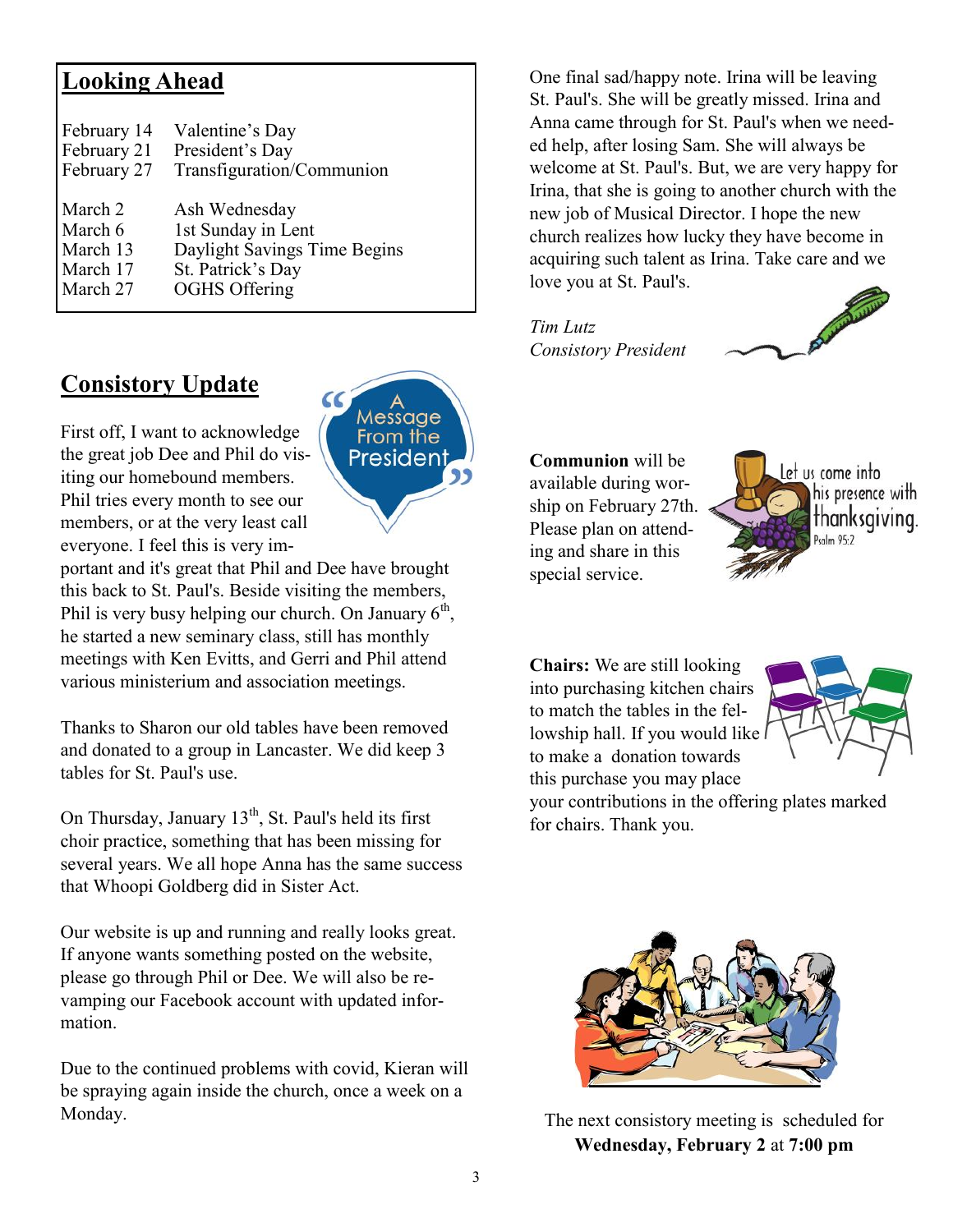**Prayer Concerns:** We will be updating our prayer list monthly by starting a new list at the beginning of every month. Please continue to review the list and if there are any updates during the month please contact Phil Shober or Dee Sprecher. We also have



prayer request cards located in the parlor room and in the pews upstairs for your convenience. You can fill out the request and turn it in to the church office or place it in the offering plate.

As you continue your own prayers and concerns outside of the sanctuary this week, please remember the concerns we have raised as a community.

#### **Our list of prayer concerns from January**

Brian, Carrie, Gretchen, Hazel, Jill & her family, Linda, Linette's family, Liz, Lori, Mike, Pete, Renee, Ron's sister, Ron, Sanford, Tucker, Wyatt, the Hertzog family, the Kurtz family, and the Youndt family.

Suggested Prayer… "Most gracious and loving God, we lift up our list of prayer concerns this day and every

day that all who are listed might know and feel your presence with them in their time of need. God, continue in your support for all of our friends and family listed and those who are forever in our hearts so that they might feel you with them each day, Amen."

If you would like to ask for prayers for someone please contact Kieran Connelly. Below is a list of the individuals

on our Prayer Team that will pray for you throughout the week.

Kieran Connelly 717-471-5018 Lynda Cooper Gretchen Martin Steve Renninger Chris Storms Phil Shober Donna Ozga

Gerri Shober Nancy Caffrey-Schafer

#### **Caring for Our Members**

Please remember our members and friends in your prayers. Many in retirement villages and their homes are unable to attend church due to the pandemic and other health concerns.

**Mary Tamerius** Faithful Living 2015 N. Reading Road Room 156 Denver, Pa. 17517

#### **Alta Hoshour**

Manor Care 100 Abbeyville Rd Room# Fulton 009A Lancaster, Pa 17603 717-553-7242



**Jane Storms Linda Summers**

#### **Bill & Grace Sprecher Harold Good**

Fairmount Homes Garden Spot Village 2312 Wheat Ridge Drive 433 S Kinzer Ave Ephrata, Pa. 17522 Apt. 117GW

118 Raybil Drive 101 South 2nd Street Narvon, Pa. 17555 Denver, Pa 17517

New Holland, Pa. 17557

#### **Pastoral Visits or Emergencies**

If anyone is in need of pastoral assistance please contact Phil Shober anytime via text or call at

610-780-3915 or email philipshober@gmail.com. You can also call the church office at 717-445-6256 or email the church secretary at  $\text{dee}(\hat{a})$ stpaulsuccchurch.org.



4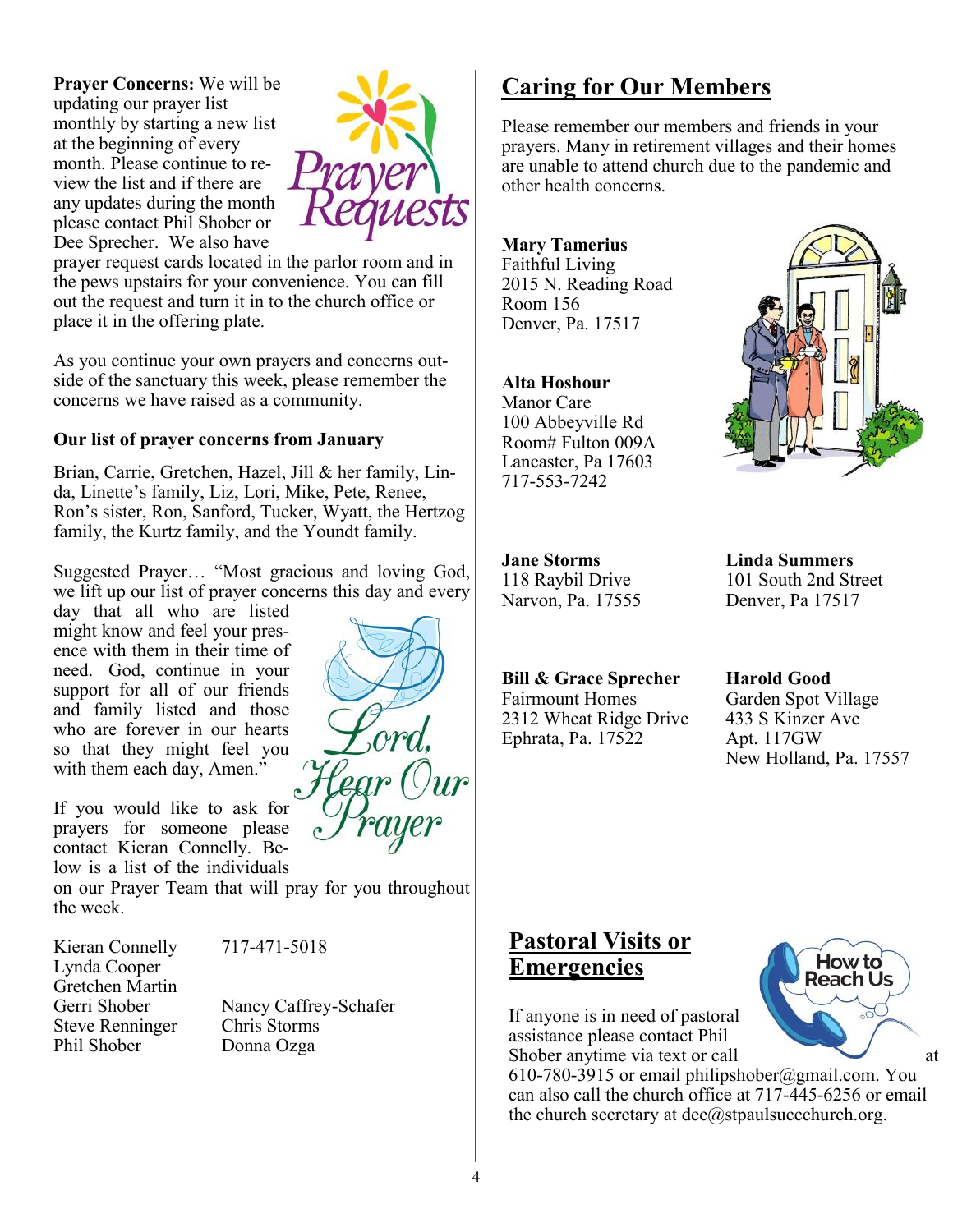

Thank you to everyone for your continued support.

The current needs at our local food bank are: **Laundry detergent Juice Jelly**

With the cold weather here there is always a need for some items to help keep us warm. We are collecting donations for the Grace House ladies to help fulfill those needs. Below is a list of suggestions:

**Winter scarves and gloves Hot Chocolate KCups Tissues**

Any donations can be placed on the table in the parlor room. Thank you.





#### *Birthdays*

#### **February**

- 3 Jacob Cooper
- Gerri Shober
- 6 Larry Klaassen
- 7 Kaitlyn Sprecher
- 11 Lynda Cooper
- 16 Mary Tamerius
- 19 Dee Sprecher<br>28 Phil Shober
- Phil Shober



#### *Anniversaries*



Grace & Bill Sprecher - 64 years on February 1



### **Bible Quiz**



In the book of Revelation, who or what is "prepared as a bride, adorned for her husband"?

- A. The church
- B. The Spirit
- C. Mary Magdalene
- D. The new Jerusalem

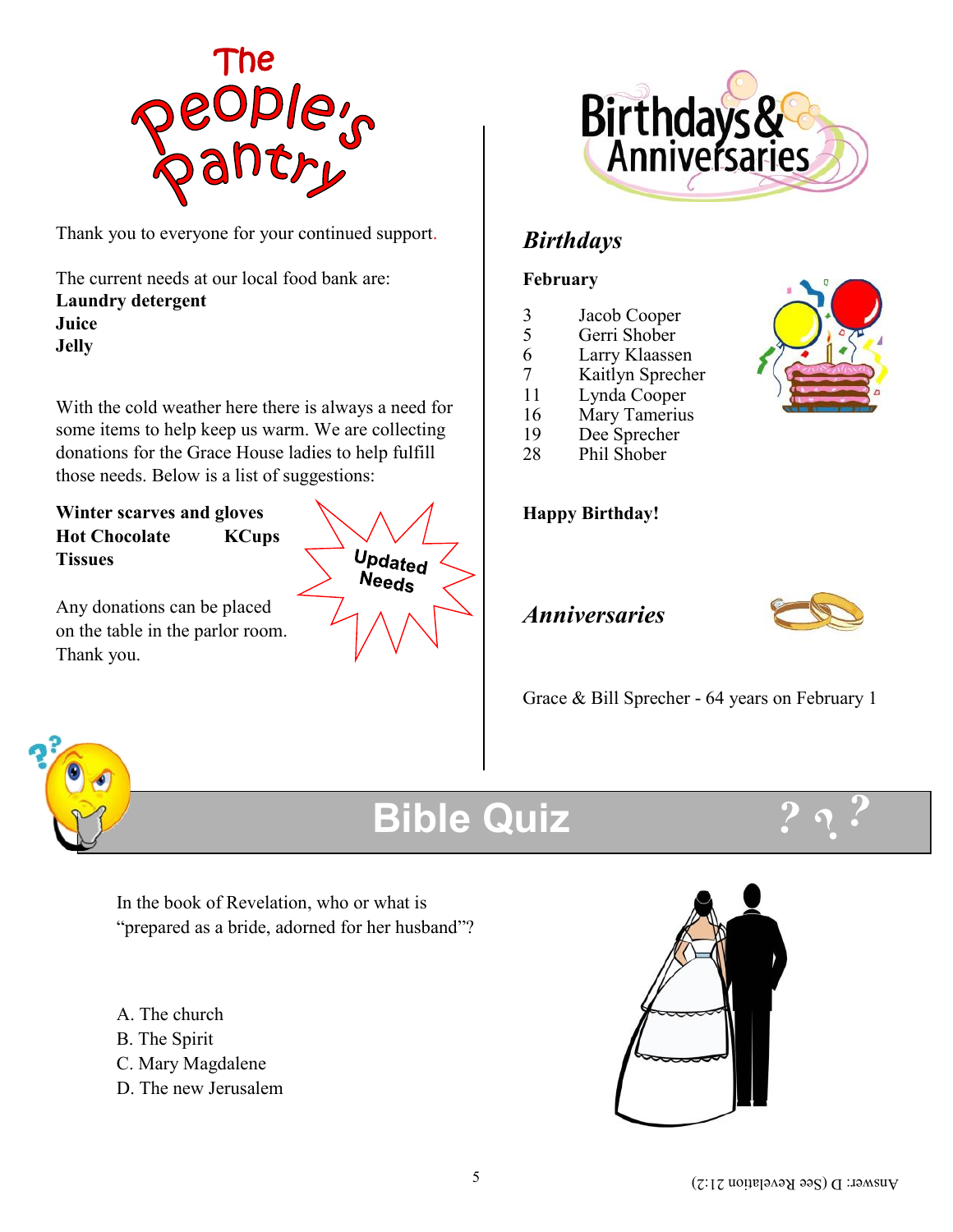

**December's offering only total was \$10,240.48.**



The following individuals are responsible for counting the offering after worship;

- February 6 Tim & Pat Lutz
- February 13 Gerri Shober & Barry Gehman
- February 20 Charlie & Chris Storms
- February 27 Sharon Blechschmidt & Lynda Cooper

#### *Faith's Role in Love*

In *It's Okay Not to Be Okay*, Christian author Sheila Walsh looks at the all-encompassing love that Jesus expects of his followers. He commands us to "love the Lord your God with all your heart and with all your soul and with all your strength and with all your mind, and your neighbor as yourself" (Luke 10:27, ESV).

But we can't love that way without faith, Walsh writes. "I'm not living by faith if I have an answer to everything. If I understand everything God does or doesn't do, then all I need to love him with is my mind. We're called to love him with more." That "more," she explains, involves these paradoxes: "We love with all our heart, even when it's broken. We love with our soul, even when our humanity wrestles against our situation. We love with our strength, even when it's almost gone. We love with our mind, even when we don't understand."

Even if God's purposes and plans don't make sense here on earth, we can heed this advice from the great preacher Charles Spurgeon: "When we cannot trace [God's] hand, we must trust his heart."



While we are currently holding worship services in person following the CDC guidelines, we also continue to stream our services online.

If you are more comfortable watching from home please use the following link and enter the code 225210 to join the service.

<https://gracehousepa.com/grace-house-blessings/>

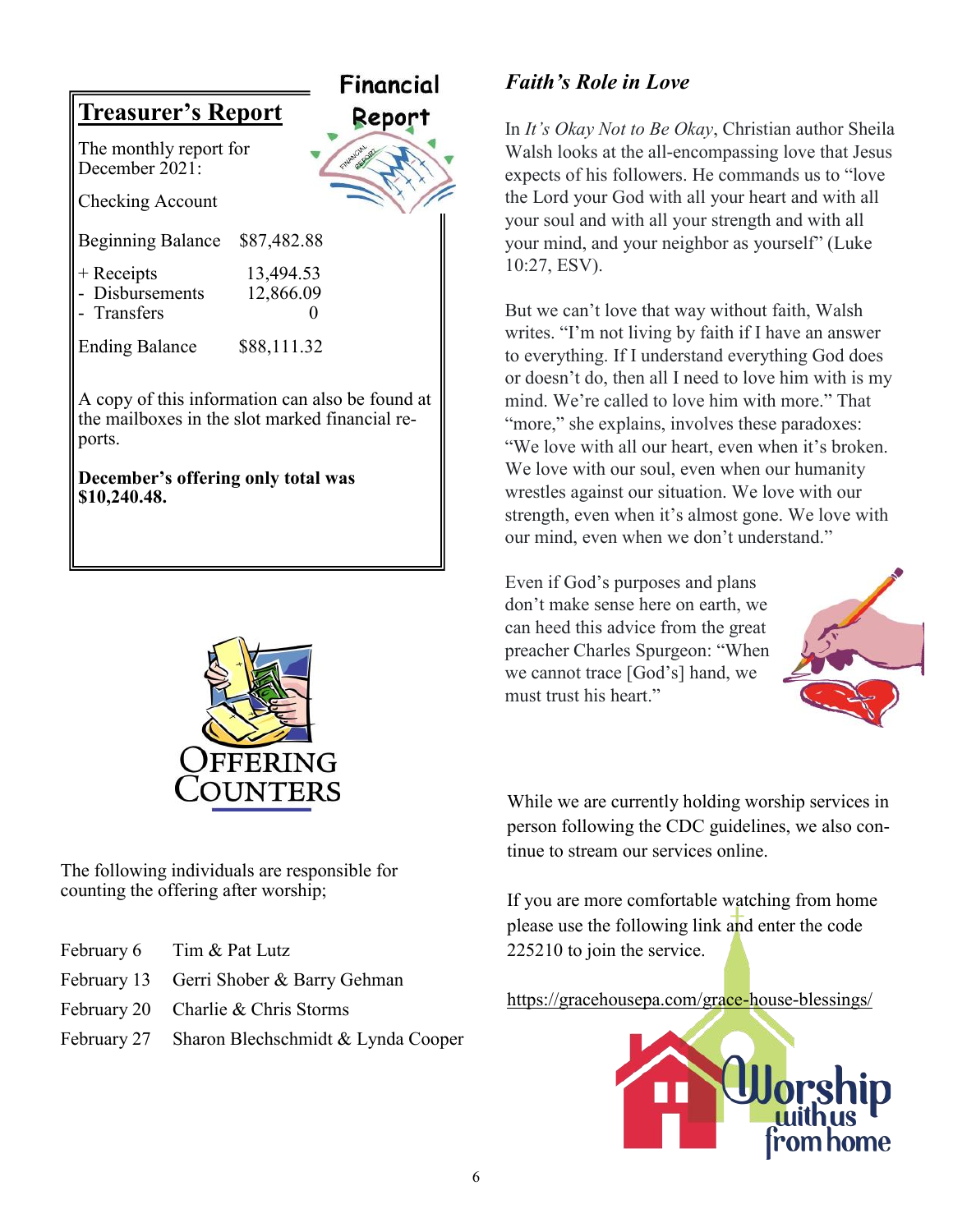## Monthly Volunteers



February 6 Cheryl Borja

February 13 Dee Sprecher February 20 Gerri Shober February 27 Mary Renninger \*\*

March 6 Sara Renninger March 13 Cheryl Borja March 20 Dee Sprecher March 27 Gerri Shober



February 6 Grace House February 13 Barry Gehman February 20 Mary Renninger February 27 Sharon Blechschmidt

March 6 Grace House March 13 Kieran Connelly March 20 Lynda Cooper<br>March 27 Charlie Storms Charlie Storms

\*\* Indicates communion



| February 6  | Pat Lutz            |
|-------------|---------------------|
| February 13 | Clint Cooper        |
| February 20 | <b>Brian Martin</b> |
| February 27 | Chris Storms        |
|             |                     |
| March 6     | Grace Smith         |
| March 13    | Gretchen Martin     |
| March 20    | Sara Renninger      |
| March 27    | Cheryl Borja        |



February 6 Lynda Cooper February 27 Gerri Shober

February 13 Gretchen Martin February 20 Naomi Martin

March 6 Barry Gehman March 13 Grace Smith March 20 Naomi Martin<br>March 27 Gretchen Mart Gretchen Martin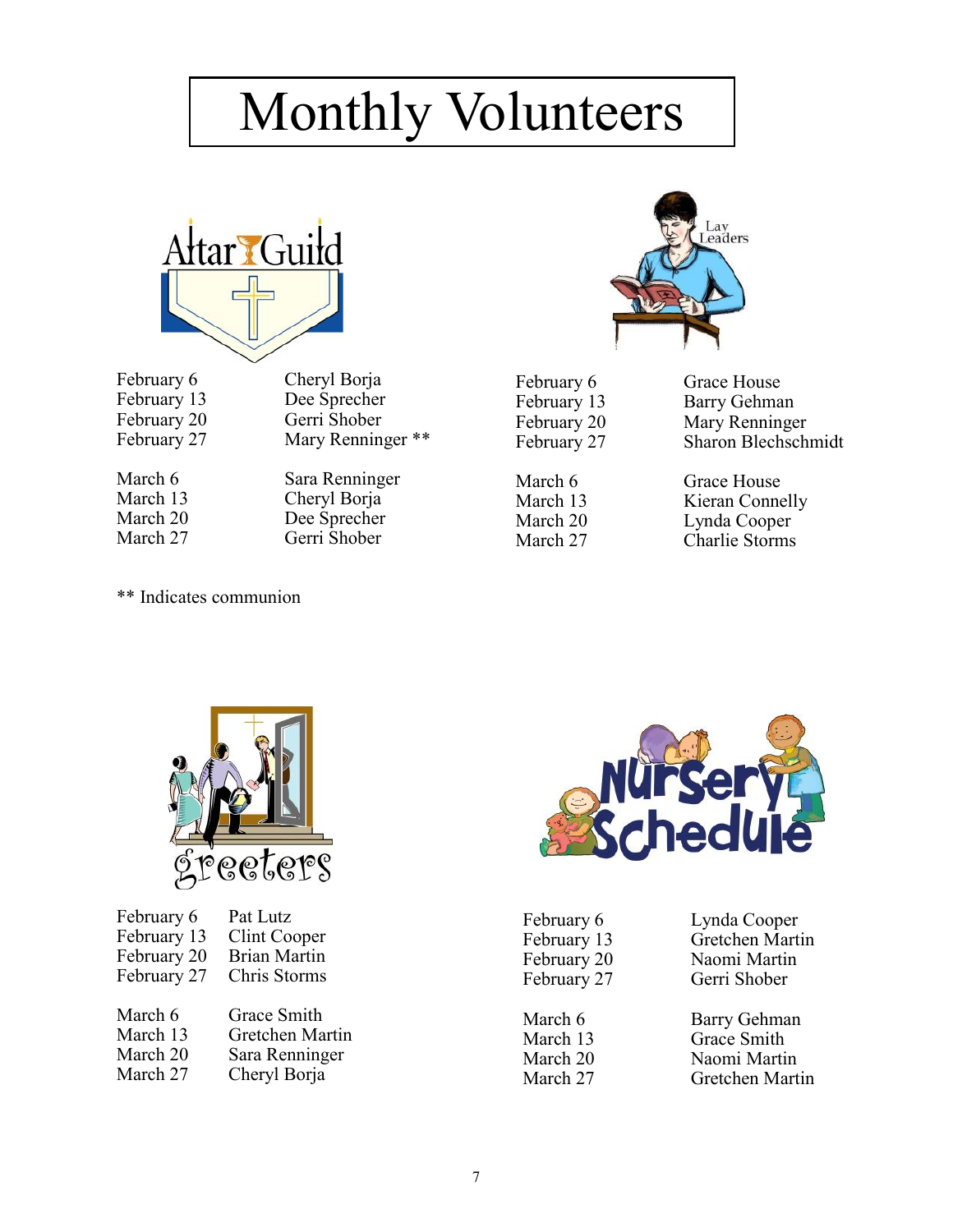

| February 6  |      |
|-------------|------|
|             | open |
| February 13 | open |
| February 20 | open |
| February 27 | open |
|             |      |
|             |      |

| March 6  | open |
|----------|------|
| March 13 | open |
| March 20 | open |
| March 27 | open |



| February 6  | open |
|-------------|------|
| February 13 | open |
| February 20 | open |
| February 27 | open |
| March 6     | open |
| March 13    | open |
| March 20    | open |
| March 27    | open |

#### **Flower and Bulletin Sponsor Sheet**

The flower and bulletin charts for 2022 are posted. If you would like to sponsor a week please sign your name on the chart for any Sunday you wish. Please fill out the appropriate form and see that Dee gets your dedication information at least one week prior to it going in the bulletin. The cost for the flowers is **\$30.00**. We will place silk flowers in the sanctuary and place your dedication information in the bulletin. If you wish to purchase real flowers you may still do so on your own. The cost of the bulletins is **\$10.00** each week. Payments can be given to Dee Sprecher. Thank you in advance for your support.

#### **St Paul's UCC** *Celebrate*

A publication of St. Paul's UCC 133 Church St., P.O. Box 177 Bowmansville, Pa. 17507 Phone & Fax 717-445-6256 office@stpaulsuccchurch.org www.stpaulsuccchurch.org



Editor: Deidre Sprecher dee@stpaulsuccchurch.org

St Paul's UCC *Celebrate* is published monthly to keep members and friends informed of programs of the church and to report news about the community and its people.

Deadline for article submissions: The third Sunday of each month.